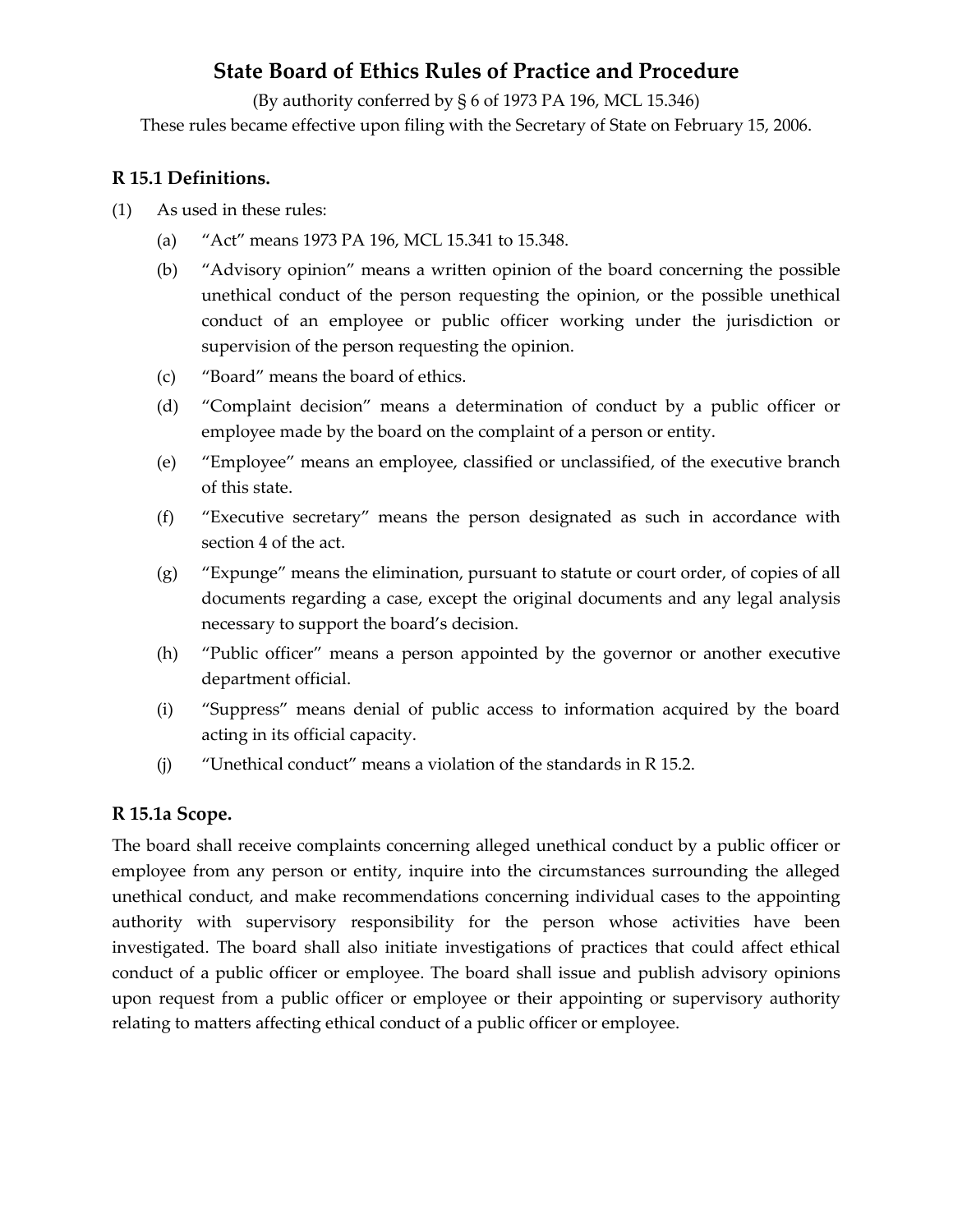# **R 15.2 Standards of conduct as provided; public officer or employee; prohibited conduct.**

- (1) A public officer or employee shall not divulge to an unauthorized person confidential information acquired in the course of employment in advance of the time prescribed for its authorized release to the public.
- (2) A public officer or employee shall not represent his or her personal opinion as that of an agency.
- (3) A public officer or employee shall use personnel resources, property, and funds under the officer or employee's official care and control judiciously and solely in accordance with prescribed constitutional, statutory, and regulatory procedures and not for personal gain or benefit.
- (4) A public officer or employee shall not solicit or accept a gift or loan of money, goods, services, or other thing of value for the benefit of a person or organization, other than the state, which tends to influence the manner in which the public officer or employee or another public officer or employee performs official duties.
- (5) A public officer or employee shall not engage in a business transaction in which the public officer or employee may profit from his or her official position or authority or benefit financially from confidential information which the public officer or employee has obtained or may obtain by reason of that position or authority. Instruction which is not done during regularly scheduled working hours except for annual leave or vacation time shall not be considered a business transaction pursuant to this subsection if the instructor does not have any direct dealing with or influence on the employing or contracting facility associated with his or her course of employment with the state.
- (6) Except as provided in MCL 15.342a, a public officer or employee shall not engage in or accept employment or render services for a private or public interest when that employment or service is incompatible or in conflict with the discharge of the officer or employee's official duties or when that employment may tend to impair his or her independence of judgment or action in the performance of official duties.
- (7) Except as provided in MCL 15.342.a, a public officer or employee shall not participate in the negotiation and execution of contracts, making of loans, granting of subsidies, fixing of rates, issuance of permits or certificates, or other regulation or supervision relating to a business entity in which the public officer or employee has a financial or personal interest.

#### **R 15.3 Meetings of the board.**

(1) The board may meet to address pending issues as determined by the chairperson and noticed by the executive secretary. All meetings of the board are open to the public pursuant to the open meetings act. The board may hold closed, deliberative sessions when authorized by law, including, but not limited to, when, in the opinion of the board, the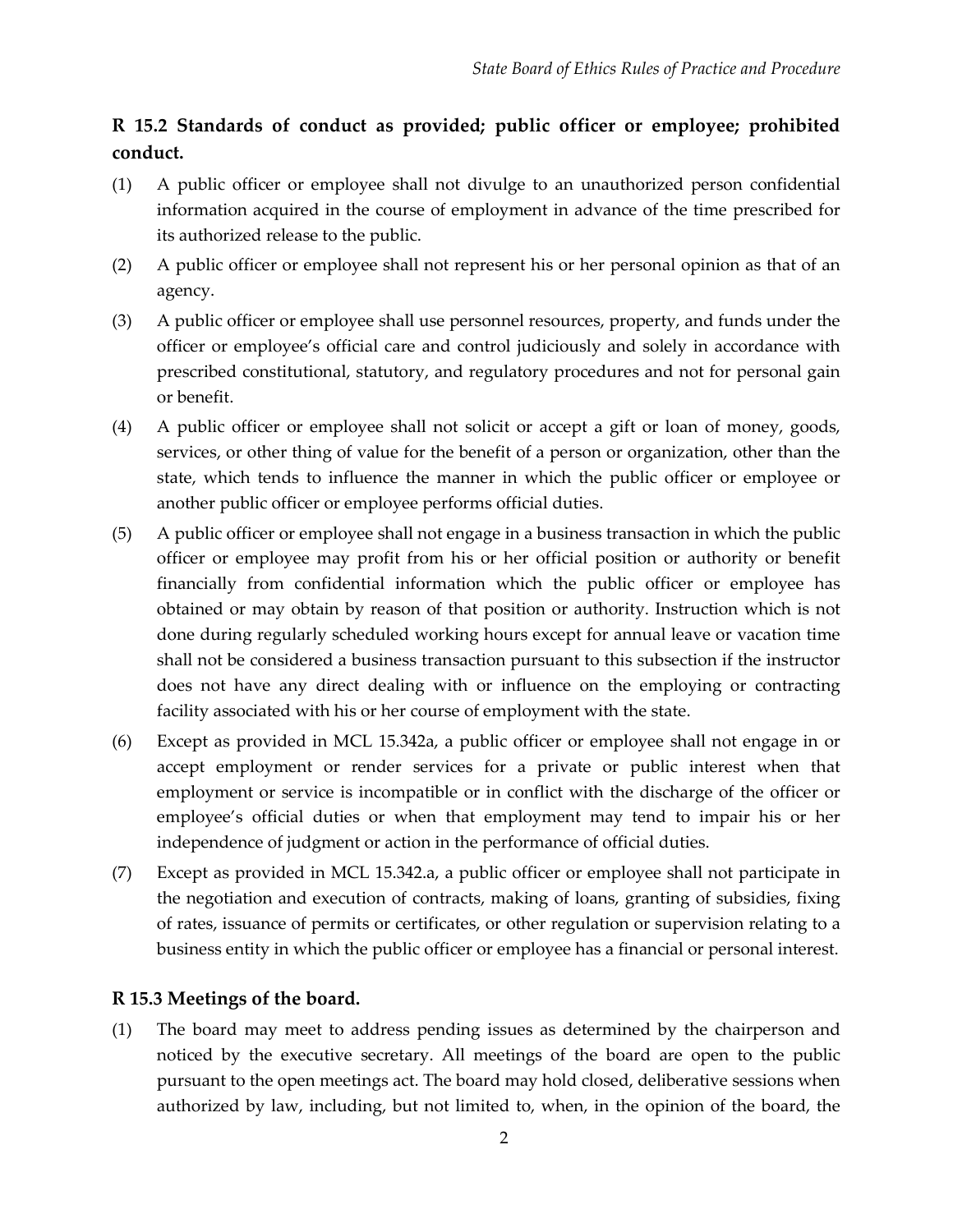protection of individual rights warrants a closed session. The chairperson shall determine the time allotted for individuals to address the board.

- (2) The chairperson shall preside at all meetings. In the chairperson's absence, the members of the board in attendance at which a quorum is present shall designate a temporary Chairperson to preside.
- (3) The executive secretary shall record the minutes of all meetings. Minutes of closed sessions shall be kept in a separate file. The executive secretary shall distribute minutes of all public meetings to each member of the board and will make them available to the public. The executive secretary shall stamp as confidential each page of minutes of closed deliberative sessions and distribute them only to the members of the board.
- (4) The documents concerning any complaint, request for an advisory opinion, or investigation constitute the records of the board.

## **R 15.4 Notice of public meeting.**

Public notice of the board's meetings shall be provided in accordance with the provisions of the open meetings act. Not fewer than 28 calendar days before the date of the public meeting, the executive secretary will notify any interested party who has a matter before the board and shall post the notice on the board of ethics' official website address. The notice shall state the time, place, and date of the meeting.

#### **R 15.5 Complaints and answers.**

- (1) Any person or entity, known as the complainant, may file a complaint charging a public officer or employee with unethical conduct.
- (2) The complaint shall comply with all of the following requirements:
	- (a) Be in writing.
	- (b) Specify 1 or more of the standards of prohibited conduct outlined in section 2 of the act, MCL 15.342, that was allegedly violated.
	- (c) Include evidentiary facts supporting the allegations in the complaint.
	- (d) Contain a statement that the complainant or designee has read the complaint and knows its contents, and believes the alleged violations to be true.
	- (e) Contain the signature of the complainant or designee before a notary.
	- (f) Be filed with the executive secretary at the board office.
- (3) The executive secretary may administratively dismiss a complaint if the complaint fails to comply with subrule (2) of this rule.
- (4) The chairperson of the board may administratively dismiss a complaint for either of the following reasons:
	- (a) One or more complaints regarding the same matter are pending.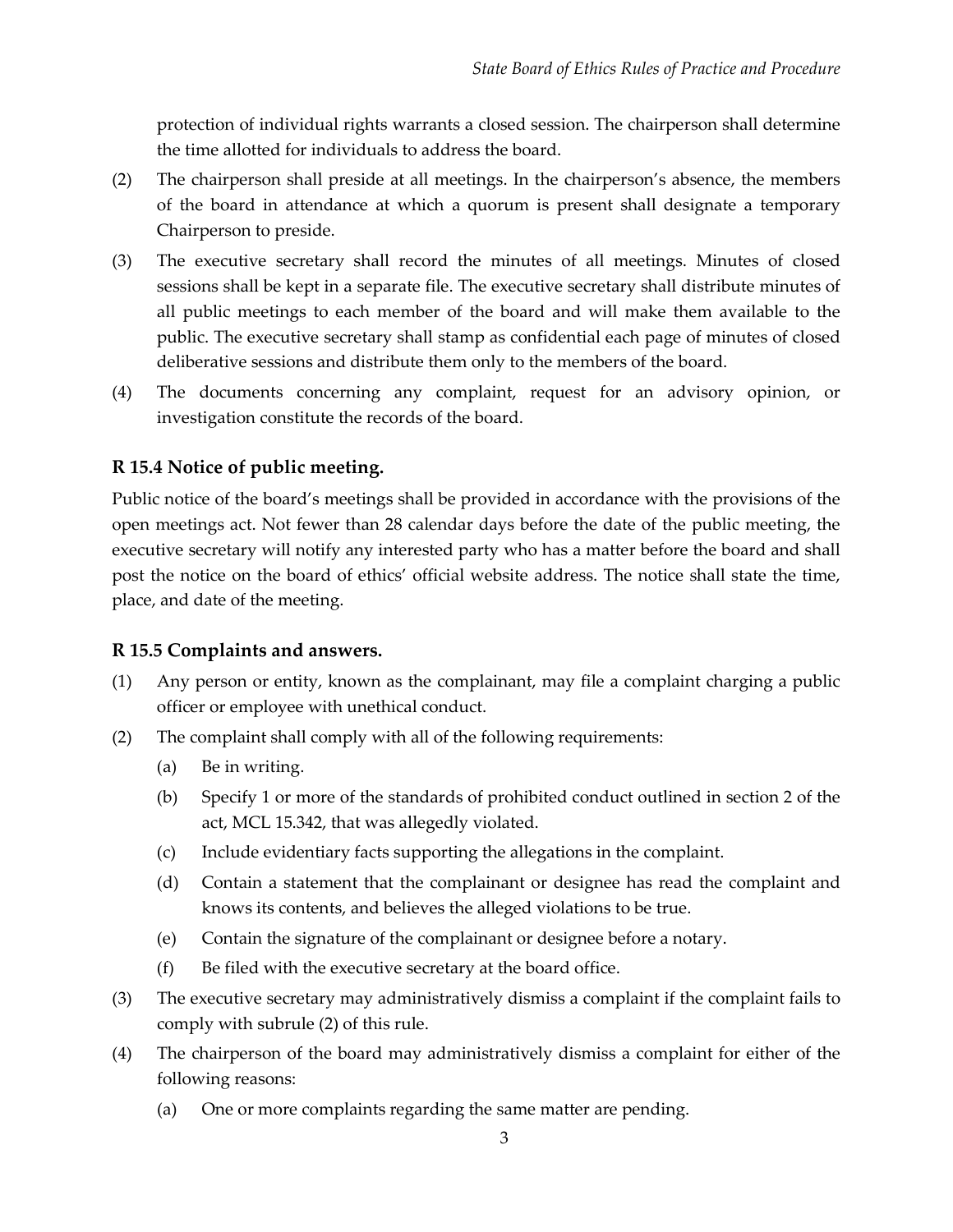- (b) The board previously addressed the subject matter.
- (5) If it has been determined that a complaint complies with subrules (2) and (4) of this rule, then the executive secretary shall promptly serve a copy of the complaint on the person charged.
- (6) The person charged, or designee, shall file an answer with the executive secretary within 21 calendar days after service of the complaint. The executive secretary shall serve a copy of the answer upon the complainant. The executive secretary may grant an extension of time for filing the answer.
- (7) The answer shall comply with all of the following requirements:
	- (a) Be in writing.
	- (b) Include a response to each allegation raised in the complaint.
	- (c) Contain the signature of the person charged before a notary. If the answer is filed by an entity other than the person charged, then the person charged and the entity's designee filing the answer shall sign the answer before a notary.
- (8) Any additional written information a complainant or the person charged wants the board to consider must be simultaneously filed with the executive secretary and the opposing party no later than 21 calendar days before the date of the board meeting scheduled to address the complaint. The opposing party must submit any written response to the executive secretary no later than 14 calendar days before the date of the board meeting.
- (9) Upon expiration of the time provided for written submissions, the complaint, answer, and any other written submissions shall be presented to the board for its consideration at a meeting as noticed by the executive secretary. Upon presentation of the complaint and answer, the board may direct the executive secretary or the attorney general to obtain additional information regarding the complaint. Any information acquired by the executive secretary or the attorney general is confidential unless revealed by the board.
- (10) The complainant and the person charged shall have an opportunity to address the board at the meeting scheduled to address the complaint.
- (11) At any time, the board may issue a complaint decision based on any of the following reasons:
	- (a) The board lacks jurisdiction over the person subject to the complaint.
	- (b) The board lacks jurisdiction over the subject matter.
	- (c) The complainant lacks the legal capacity to file the complaint.
	- (d) The complaint is barred because of release, prior judgment, or other disposition of the claim before the complaint was filed.
	- (e) The complaint on its face fails to state a claim of unethical conduct.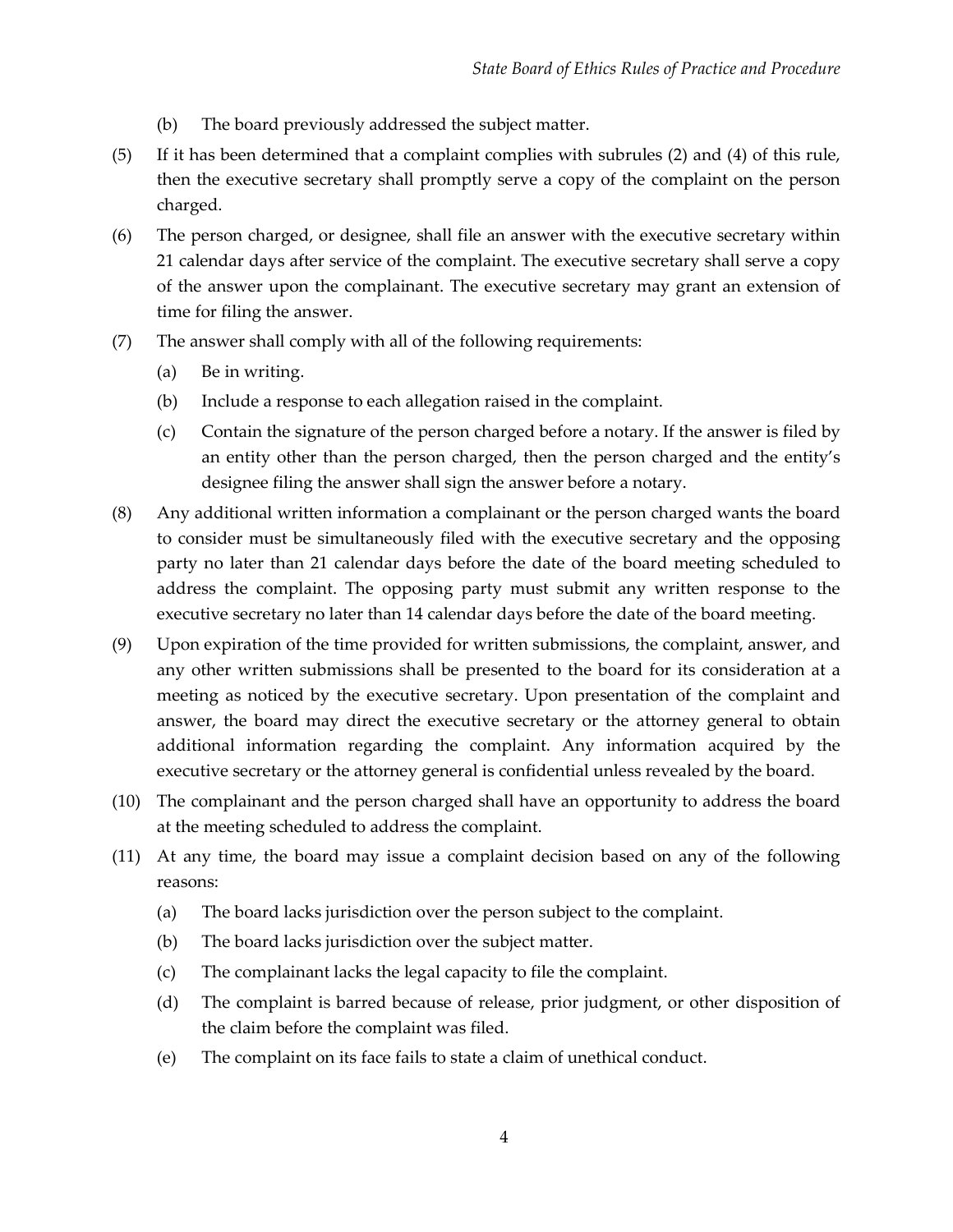- (12) If no genuine issue as to any material fact exists, then the board may issue a complaint decision without a hearing.
- (13) If the board determines that the complaint cannot be resolved under subrules (10) or (11) of this rule, the board may schedule a hearing in accordance with R 15.8.
- (14) The board shall issue a complaint decision. The executive secretary shall transmit copies of the board's decision to the complainant, the person charged with unethical conduct, and other persons as the board directs.

#### **R 15.6 Advisory opinions.**

- (1) An appointing authority, employee, or public officer of the executive branch may request an advisory opinion relating to matters affecting the ethical conduct of a public officer or employee. The request shall be in writing and filed at the board office with the executive secretary who shall present it to the board for consideration. Requests for advisory opinions need not be notarized.
- (2) The executive secretary may administratively dismiss a request for an advisory opinion if the request fails to comply with subrule (1) of this rule.
- (3) The chairperson of the board may administratively dismiss a request for an advisory opinion for either of the following reasons:
	- (a) One or more requests or complaints regarding the same matter are pending.
	- (b) The board previously addressed the subject matter.
- (4) Upon presentation of a request for an advisory opinion, the board may direct the executive secretary or the attorney general to obtain additional information regarding the request. Any information acquired by the executive secretary or the attorney general in the course of investigation is confidential unless disclosed by the board.
- (5) The person requesting the advisory opinion, and the person subject to the request, shall have the opportunity to speak to the board at the meeting scheduled to address the advisory opinion.
- (6) At any time, the board may issue an advisory opinion decision on the request based on any of the following reasons:
	- (a) The board lacks jurisdiction over the person subject to the advisory opinion.
	- (b) The board lacks jurisdiction over the subject matter.
	- (c) The person asserting the claim lacks the legal capacity to file the request for an advisory opinion.
	- (d) The request for an advisory opinion is barred because of release, prior judgment, or other disposition of the claim before the request for an advisory opinion was filed.
	- (e) The request for advisory opinion on its face fails to delineate any unethical conduct.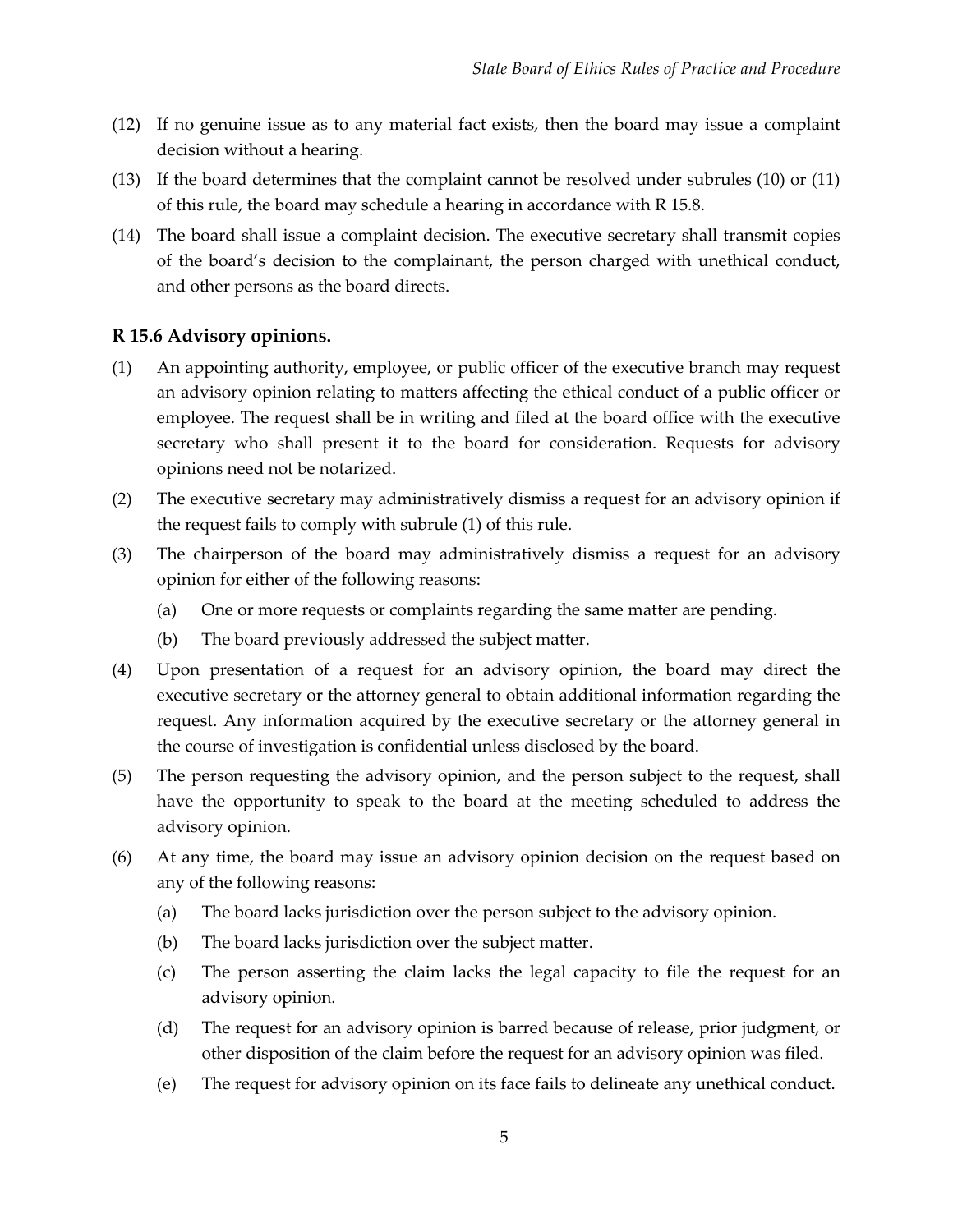- (7) If no genuine issue as to any material fact exists, then the board may issue an advisory opinion without a hearing.
- (8) If the board determines that the request for an advisory opinion cannot be resolved under subrules (6) and (7) of this rule, then the board may schedule a hearing in accordance with R 15.8.
- (9) The executive secretary shall transmit copies of the board's order to the party filing the request, the person subject to the request, and other persons as the board directs.

#### **R 15.7 Investigations initiated by the board.**

- (1) The board may direct the executive secretary or attorney general to make an informal investigation of any practice that could affect the ethical conduct of a public official or employee. The investigation and its results shall not be disclosed except to the board.
- (2) The board may vote to initiate an investigation upon a board member's duly made motion.
- (3) If the board determines that there is reasonable cause to conclude that the practice could affect the ethical conduct of a public officer or employee and that substantial factual matters are in dispute, then the board shall schedule a meeting on the practice. The executive secretary shall send notices of the meeting to parties of interest.
- (4) If the board determines that there are no reasonable grounds to conclude that the practice could affect ethical conduct, then it shall terminate the investigation and the executive secretary shall provide prompt written notice of the termination to all persons of whom inquiry was made. The board may issue a report of its actions.
- (5) If the board determines that the matter cannot be resolved under subrule (3) or (4), then the board may schedule a hearing.

#### **R 15.8 Hearings.**

- (1) The board may hold a hearing to further review the merits of a complaint, a request for an advisory opinion, or upon conclusion of an investigation.
- (2) Not fewer than 28 calendar days before the date of the hearing, the executive secretary shall notify any interested party and shall post the notice on the board's website. The notice shall state the time, place, date, case name, and questions to be heard at the hearing as determined by the board.
- (3) Hearings may be held before the entire board, before one or more designated voting members of the board, or before a hearing officer designated to conduct the hearing. If the hearing is conducted before the board or designated members, then the chairperson of the board shall preside over the hearings, or in the chairperson's absence, members of the board shall appoint a board member as presiding officer. A member of the board, a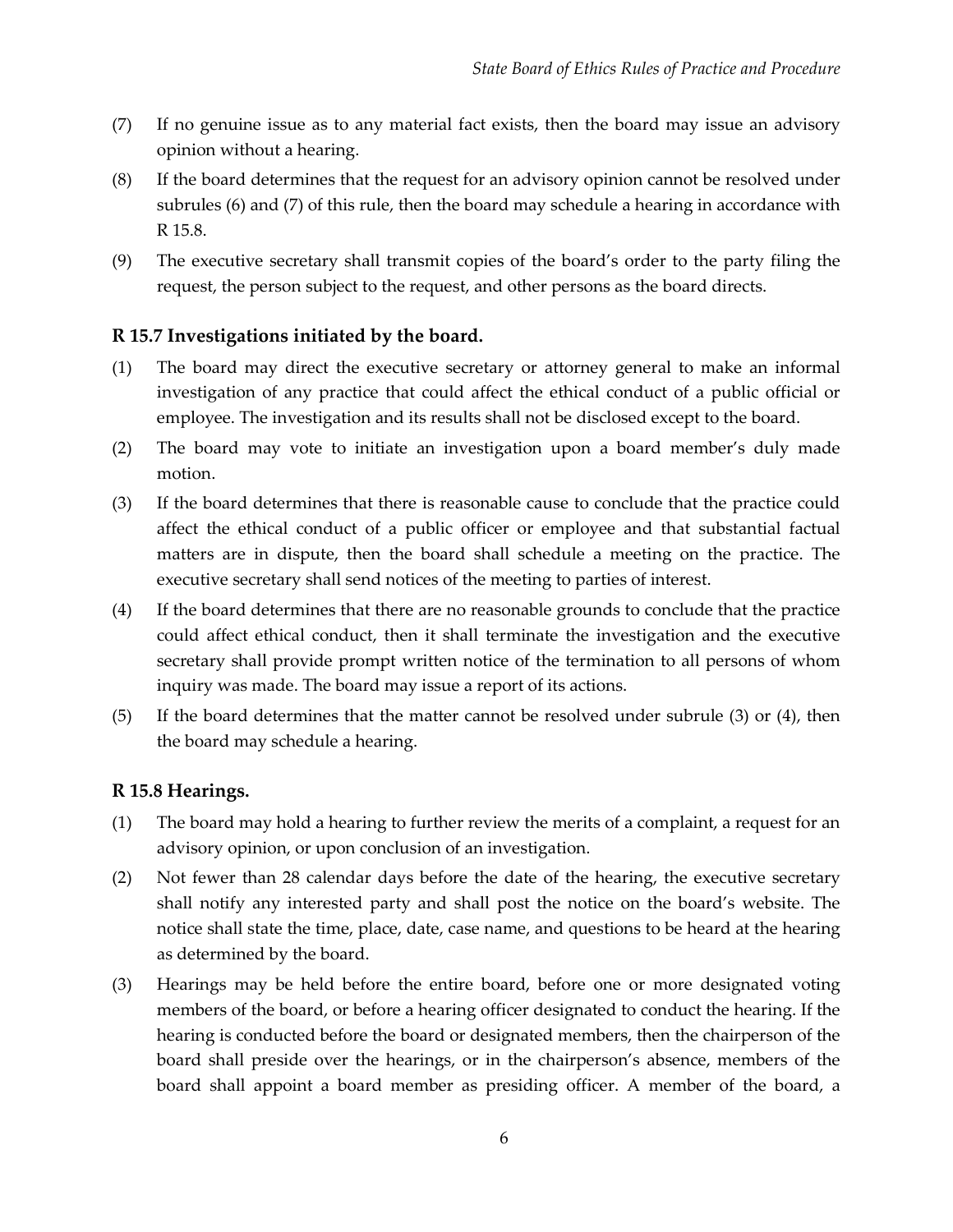hearing officer, agent or employee of the board shall not have direct or indirect ex-parte communication with any person in connection with any issue involved in a scheduled hearing except with the members of the board or its agents or employees.

- (4) The presiding board member or hearing officer shall do any of the following:
	- (a) Administer oaths as deemed appropriate by the board.
	- (b) Request the attendance of any witnesses whose testimony, in the judgment of the board, will aid in the conduct of its investigations.
	- (c) Request the production of books, papers, and other documentary evidence to aid the board in its investigation.
	- (d) Fix the time and form for the submission of evidence or argument.
	- (e) Adjourn a hearing for good cause to such time, date, and place as the presiding board member or hearing officer determines to be appropriate. The rules of evidence applicable in the courts of the state need not be applied strictly in any hearing.
- (5) The standard of review shall be the preponderance of the evidence. The complainant shall have the burden of introducing the requisite evidence to prove the alleged unethical conduct. The person requesting an advisory opinion or an investigation or the attorney general shall have the burden of presenting facts or issues to the board for its consideration. The person whose conduct is being questioned has all of the following rights:
	- (a) Be present.
	- (b) Be represented by counsel.
	- (c) Testify.
	- (d) Produce and examine witnesses.
	- (e) Cross-examine adverse witnesses.
	- (f) Introduce other evidence as may be material and relevant to the issues.
- (6) At the conclusion of the hearing, the presiding board member or hearing officer may request additional evidence or written argument concerning the subject matter to be submitted within such time and in the form as the presiding board member or hearing officer directs. The additional evidence or argument shall be disclosed to all interested parties.
- (7) The presiding board member or hearing officer shall issue a proposal for decision. The board shall act upon the proposal.
- (8) All proceedings shall be recorded but need not be transcribed unless requested by the board or a participating party. The board shall determine the amount and source of payment for the transcript. The board shall prepare an official record of its hearing, to